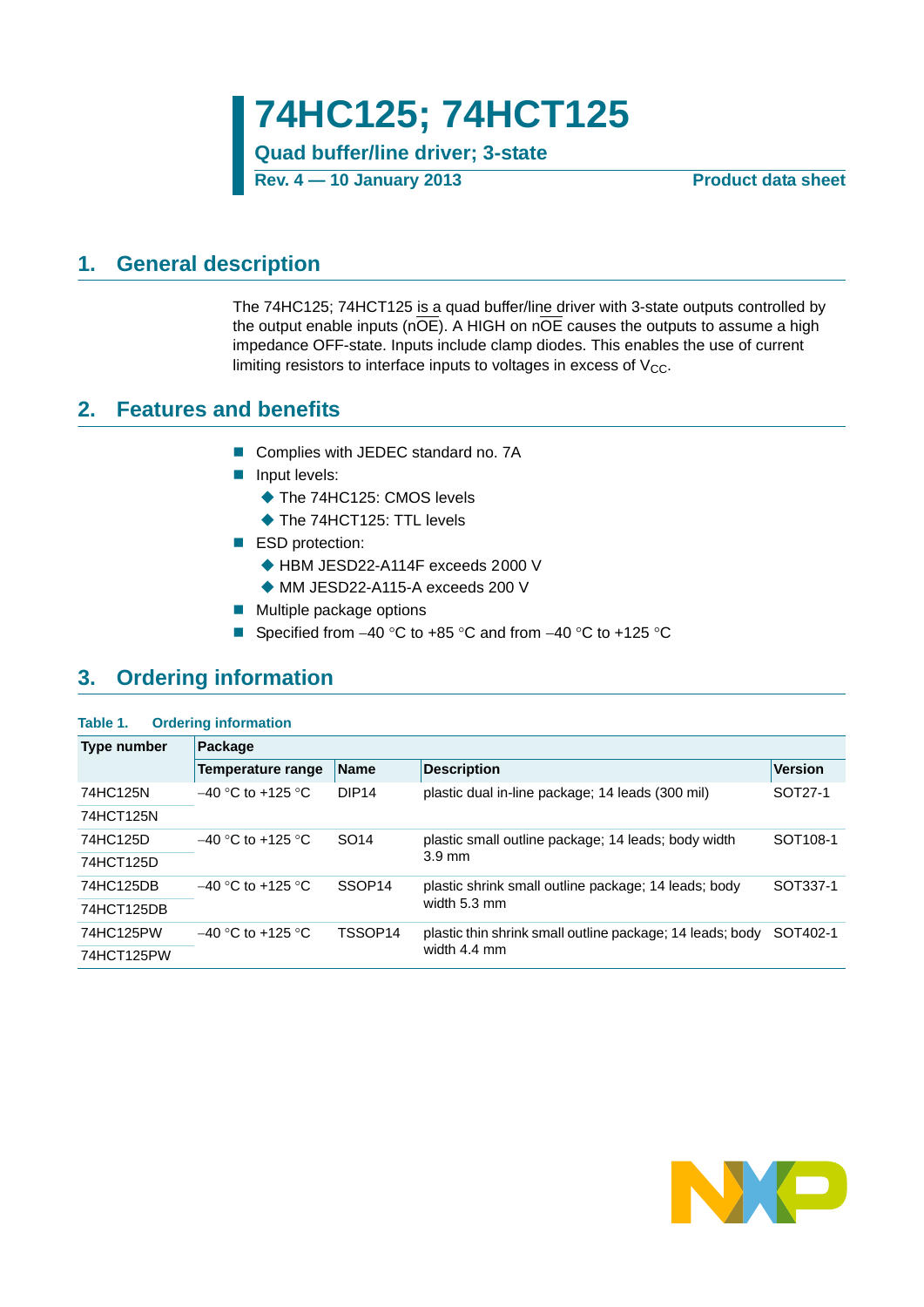**Quad buffer/line driver; 3-state**

# <span id="page-1-0"></span>**4. Functional diagram**



# <span id="page-1-1"></span>**5. Pinning information**

## **5.1 Pinning**

<span id="page-1-2"></span>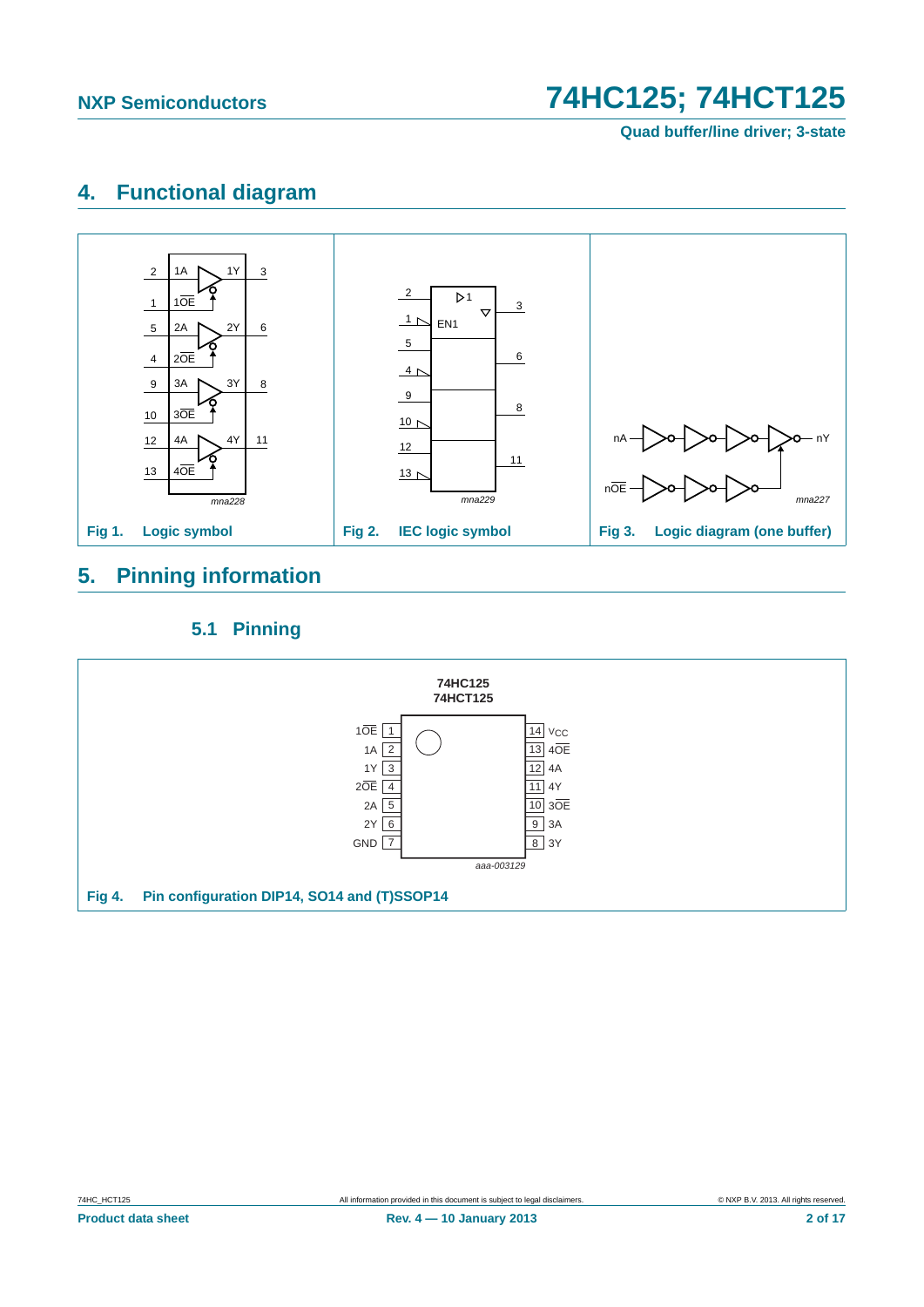## **5.2 Pin description**

<span id="page-2-3"></span>

| Table 2.                                                                  | <b>Pin description</b> |              |                                  |
|---------------------------------------------------------------------------|------------------------|--------------|----------------------------------|
| Symbol                                                                    |                        | <b>Pin</b>   | <b>Description</b>               |
| $1\overline{OE}$ , $2\overline{OE}$ , $3\overline{OE}$ , $4\overline{OE}$ |                        | 1, 4, 10, 13 | output enable input (active LOW) |
| 1A, 2A, 3A, 4A                                                            |                        | 2, 5, 9, 12  | data input                       |
| 1Y, 2Y, 3Y, 4Y                                                            |                        | 3, 6, 8, 11  | data output                      |
| <b>GND</b>                                                                |                        |              | ground $(0 V)$                   |
| $V_{CC}$                                                                  |                        | 14           | supply voltage                   |

## <span id="page-2-4"></span>**6. Functional description**

| Table 3. | <b>Function table<sup>[1]</sup></b> |
|----------|-------------------------------------|
|----------|-------------------------------------|

| $ControlnOE$ | Input | Output |
|--------------|-------|--------|
|              | ∣nA   | ∣nY    |
|              |       |        |
|              | Н     | п      |
| Н            |       |        |

<span id="page-2-0"></span>[1]  $H = HIGH$  voltage level; L = LOW voltage level; X = don't care; Z = high-impedance OFF-state.

# <span id="page-2-5"></span>**7. Limiting values**

### **Table 4. Limiting values**

*In accordance with the Absolute Maximum Rating System (IEC 60134). Voltages are referenced to GND (ground = 0 V).*

| <b>Symbol</b>    | <b>Parameter</b>               | <b>Conditions</b>                                             | Min                      | <b>Max</b> | Unit        |
|------------------|--------------------------------|---------------------------------------------------------------|--------------------------|------------|-------------|
| $V_{CC}$         | supply voltage                 |                                                               | $-0.5$                   | $+7$       | V           |
| lικ              | input clamping current         | $V_1 < -0.5$ V or $V_1 > V_{CC} + 0.5$ V                      | $\boxed{1}$              | ±20        | mA          |
| $I_{OK}$         | output clamping current        | $V_{\rm O}$ < -0.5 V or $V_{\rm O}$ > V <sub>CC</sub> + 0.5 V | $11 -$                   | ±20        | mA          |
| $I_{\rm O}$      | output current                 | $V_{\text{O}} = -0.5 \text{ V}$ to (V <sub>CC</sub> + 0.5 V)  | $\overline{\phantom{a}}$ | ±35        | mA          |
| $I_{\rm CC}$     | supply current                 |                                                               | $\overline{\phantom{a}}$ | $+70$      | mA          |
| <b>I</b> GND     | ground current                 |                                                               | $\overline{\phantom{0}}$ | $-70$      | mA          |
| $T_{\text{stg}}$ | storage temperature            |                                                               | $-65$                    | $+150$     | $^{\circ}C$ |
| $P_{\text{tot}}$ | total power dissipation        |                                                               | $[2]$                    |            |             |
|                  | DIP14 package                  |                                                               | $\overline{\phantom{a}}$ | 750        | mW          |
|                  | SO14 and (T)SSOP14<br>packages |                                                               | ٠                        | 500        | mW          |

<span id="page-2-1"></span>[1] The input and output voltage ratings may be exceeded if the input and output current ratings are observed.

<span id="page-2-2"></span>[2] For DIP14 package:  $P_{tot}$  derates linearly with 12 mW/K above 70 °C. For SO14 package:  $P_{tot}$  derates linearly with 8 mW/K above 70 °C. For (T)SSOP14 packages:  $P_{tot}$  derates linearly with 5.5 mW/K above 60 °C.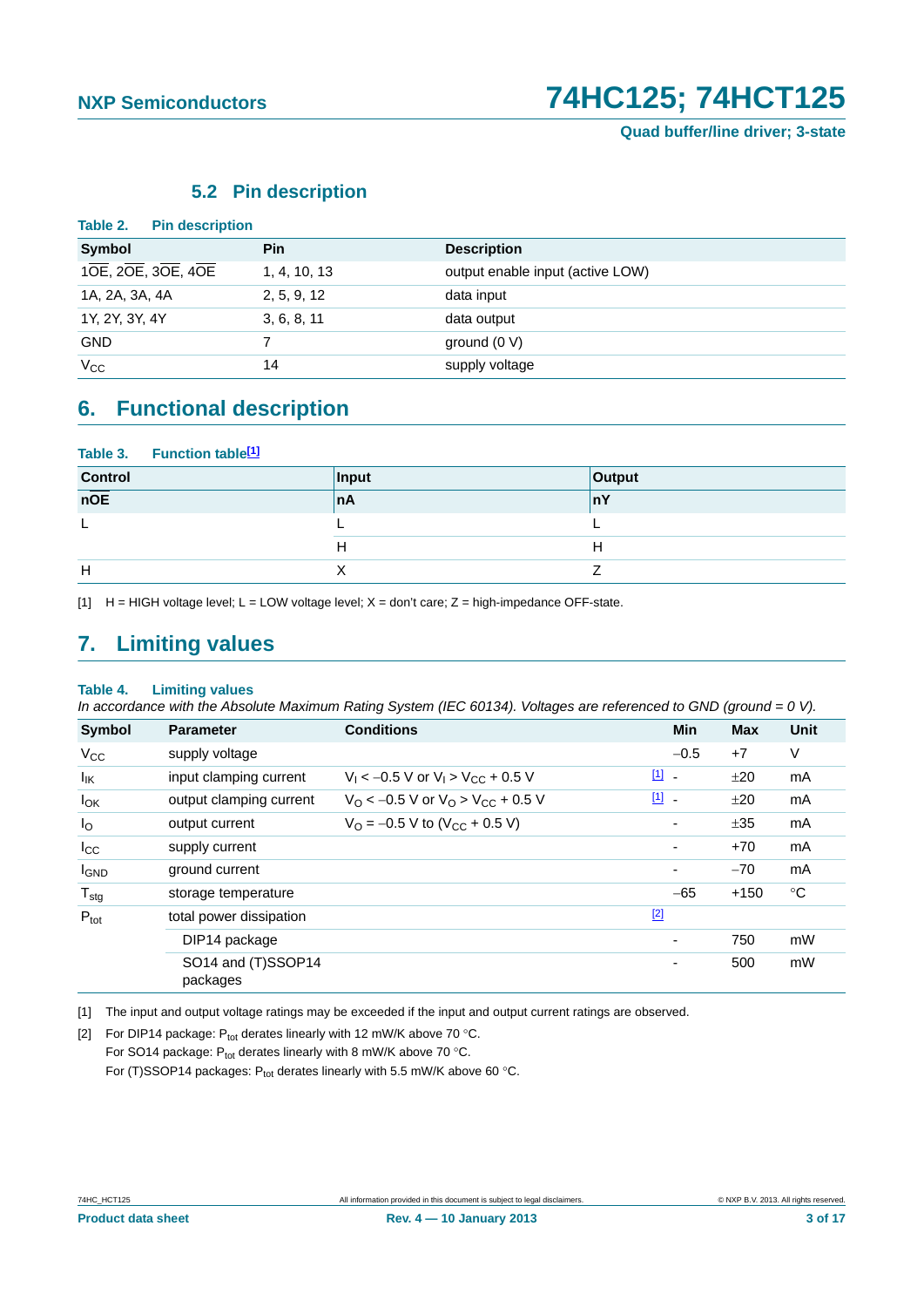**Quad buffer/line driver; 3-state**

# <span id="page-3-0"></span>**8. Recommended operating conditions**

#### **Table 5. Recommended operating conditions**

 *Voltages are referenced to GND (ground = 0 V)*

| Symbol              | <b>Parameter</b>                    | <b>Conditions</b>    | 74HC125 |                          |              | 74HCT125                 | <b>Unit</b>              |            |             |
|---------------------|-------------------------------------|----------------------|---------|--------------------------|--------------|--------------------------|--------------------------|------------|-------------|
|                     |                                     |                      | Min     | <b>Typ</b>               | <b>Max</b>   | <b>Min</b>               | <b>Typ</b>               | <b>Max</b> |             |
| $V_{\rm CC}$        | supply voltage                      |                      | 2.0     | 5.0                      | 6.0          | 4.5                      | 5.0                      | 5.5        | ٧           |
| $V_{I}$             | input voltage                       |                      | 0       | $\overline{\phantom{a}}$ | $V_{\rm CC}$ | 0                        | $\overline{\phantom{a}}$ | $V_{CC}$   | V           |
| $V_{\rm O}$         | output voltage                      |                      | 0       | $\overline{\phantom{a}}$ | $V_{CC}$     | $\mathbf 0$              | $\overline{\phantom{a}}$ | $V_{CC}$   | V           |
| $T_{amb}$           | ambient temperature                 |                      | $-40$   | $+25$                    | $+125$       | $-40$                    | $+25$                    | $+125$     | $^{\circ}C$ |
| $\Delta t/\Delta V$ | input transition rise and fall rate | $V_{\rm CC} = 2.0 V$ | ۰       | $\overline{\phantom{a}}$ | 625          | $\overline{\phantom{a}}$ | ٠                        | ٠          | ns/V        |
|                     |                                     | $V_{\rm CC} = 4.5 V$ | ۰       | 1.67                     | 139          | ٠                        | 1.67                     | 139        | ns/V        |
|                     |                                     | $V_{\rm CC} = 6.0 V$ | ۰       | ۰                        | 83           | $\overline{\phantom{a}}$ | ٠                        | ٠          | ns/V        |

# <span id="page-3-1"></span>**9. Static characteristics**

#### **Table 6. Static characteristics**

*At recommended operating conditions; voltages are referenced to GND (ground = 0 V).*

|                           | <b>Symbol Parameter</b>             | <b>Conditions</b>                                                          |                          | 25 °C                    |                          |                          |                          |                          |                          |        |
|---------------------------|-------------------------------------|----------------------------------------------------------------------------|--------------------------|--------------------------|--------------------------|--------------------------|--------------------------|--------------------------|--------------------------|--------|
|                           |                                     |                                                                            | Min                      | <b>Typ</b>               | <b>Max</b>               | <b>Min</b>               | <b>Max</b>               | Min                      | <b>Max</b>               |        |
| <b>74HC125</b>            |                                     |                                                                            |                          |                          |                          |                          |                          |                          |                          |        |
| V <sub>IH</sub>           | <b>HIGH-level</b>                   | $V_{\text{CC}} = 2.0 V$                                                    | 1.5                      | 1.2                      | $\blacksquare$           | 1.5                      | L.                       | 1.5                      | $\overline{\phantom{a}}$ | V      |
|                           | input voltage                       | $V_{CC} = 4.5 V$                                                           | 3.15                     | 2.4                      | $\blacksquare$           | 3.15                     | ä,                       | 3.15                     | L.                       | V      |
|                           |                                     | $V_{CC} = 6.0 V$                                                           | 4.2                      | 3.2                      | $\blacksquare$           | 4.2                      | $\blacksquare$           | 4.2                      | $\blacksquare$           | $\vee$ |
| $V_{IL}$                  | LOW-level                           | $V_{\text{CC}} = 2.0 V$                                                    | $\blacksquare$           | 0.8                      | 0.5                      | $\blacksquare$           | 0.5                      | $\blacksquare$           | 0.5                      | V      |
|                           | input voltage                       | $V_{CC} = 4.5 V$                                                           | $\blacksquare$           | 2.1                      | 1.35                     | $\blacksquare$           | 1.35                     | $\blacksquare$           | 1.35                     | $\vee$ |
|                           |                                     | $V_{CC} = 6.0 V$                                                           | $\blacksquare$           | 2.8                      | 1.8                      | $\blacksquare$           | 1.8                      | $\blacksquare$           | 1.8                      | $\vee$ |
| $V_{OH}$                  | <b>HIGH-level</b><br>output voltage | $V_1 = V_{1H}$ or $V_{II}$                                                 |                          |                          |                          |                          |                          |                          |                          |        |
|                           |                                     | $I_{\Omega} = -20 \mu A$ ; $V_{\text{CC}} = 2.0 \text{ V}$                 | 1.9                      | 2.0                      | $\blacksquare$           | 1.9                      | $\overline{\phantom{0}}$ | 1.9                      | $\frac{1}{2}$            | V      |
|                           |                                     | $I_{\Omega}$ = -20 $\mu$ A; V <sub>CC</sub> = 4.5 V                        | 4.4                      | 4.5                      | $\blacksquare$           | 4.4                      | $\blacksquare$           | 4.4                      | $\overline{\phantom{a}}$ | V      |
|                           |                                     | $I_{\Omega} = -20 \mu A$ ; $V_{\text{CC}} = 6.0 \text{ V}$                 | 5.9                      | 6.0                      | $\blacksquare$           | 5.9                      | $\overline{\phantom{a}}$ | 5.9                      | $\overline{\phantom{a}}$ | $\vee$ |
|                           |                                     | $I_{\text{O}} = -6.0 \text{ mA}$ ; $V_{\text{CC}} = 4.5 \text{ V}$         | 3.98                     | 4.32                     | $\blacksquare$           | 3.84                     | $\blacksquare$           | 3.7                      | $\overline{\phantom{a}}$ | V      |
|                           |                                     | $I_{\Omega}$ = -7.8 mA; $V_{\text{CC}}$ = 6.0 V                            | 5.48                     | 5.81                     | $\overline{\phantom{a}}$ | 5.34                     | ÷,                       | 5.2                      | $\overline{\phantom{0}}$ | $\vee$ |
| $V_{OL}$                  | LOW-level                           | $V_I = V_{IH}$ or $V_{IL}$                                                 |                          |                          |                          |                          |                          |                          |                          |        |
|                           | output voltage                      | $I_{\Omega}$ = 20 µA; $V_{\text{CC}}$ = 2.0 V                              | $\overline{\phantom{a}}$ | $\mathbf 0$              | 0.1                      | $\overline{\phantom{a}}$ | 0.1                      | $\blacksquare$           | 0.1                      | $\vee$ |
|                           |                                     | $I_{\text{O}}$ = 20 µA; $V_{\text{CC}}$ = 4.5 V                            | $\blacksquare$           | $\mathbf 0$              | 0.1                      | $\blacksquare$           | 0.1                      | $\overline{\phantom{a}}$ | 0.1                      | $\vee$ |
|                           |                                     | $I_{\Omega}$ = 20 µA; $V_{\text{CC}}$ = 6.0 V                              | $\blacksquare$           | $\mathbf 0$              | 0.1                      | $\overline{\phantom{a}}$ | 0.1                      | $\blacksquare$           | 0.1                      | $\vee$ |
|                           |                                     | $IO$ = 6.0 mA; $VCC$ = 4.5 V                                               | $\blacksquare$           | 0.15                     | 0.26                     | $\overline{\phantom{a}}$ | 0.33                     | $\overline{\phantom{a}}$ | 0.4                      | V      |
|                           |                                     | $I_{\Omega}$ = 7.8 mA; $V_{\text{CC}}$ = 6.0 V                             | $\blacksquare$           | 0.16                     | 0.26                     | $\overline{\phantom{a}}$ | 0.33                     | $\blacksquare$           | 0.4                      | $\vee$ |
| $\mathbf{I}_{\mathbf{I}}$ | input leakage<br>current            | $V_1 = V_{CC}$ or GND;<br>$V_{\text{CC}} = 6.0 V$                          | $\overline{\phantom{a}}$ | $\overline{\phantom{a}}$ | ±0.1                     | $\overline{\phantom{a}}$ | ±1.0                     | $\overline{\phantom{0}}$ | ±1.0                     | μA     |
| $I_{OZ}$                  | OFF-state<br>output current         | $V_I = V_{IH}$ or $V_{IL}$ ;<br>$V_O = V_{CC}$ or GND;<br>$V_{CC} = 6.0 V$ |                          | $\overline{\phantom{a}}$ | $\pm 0.5$                | $\overline{\phantom{a}}$ | $\pm 5.0$                | $\overline{\phantom{0}}$ | ±10.0                    | μA     |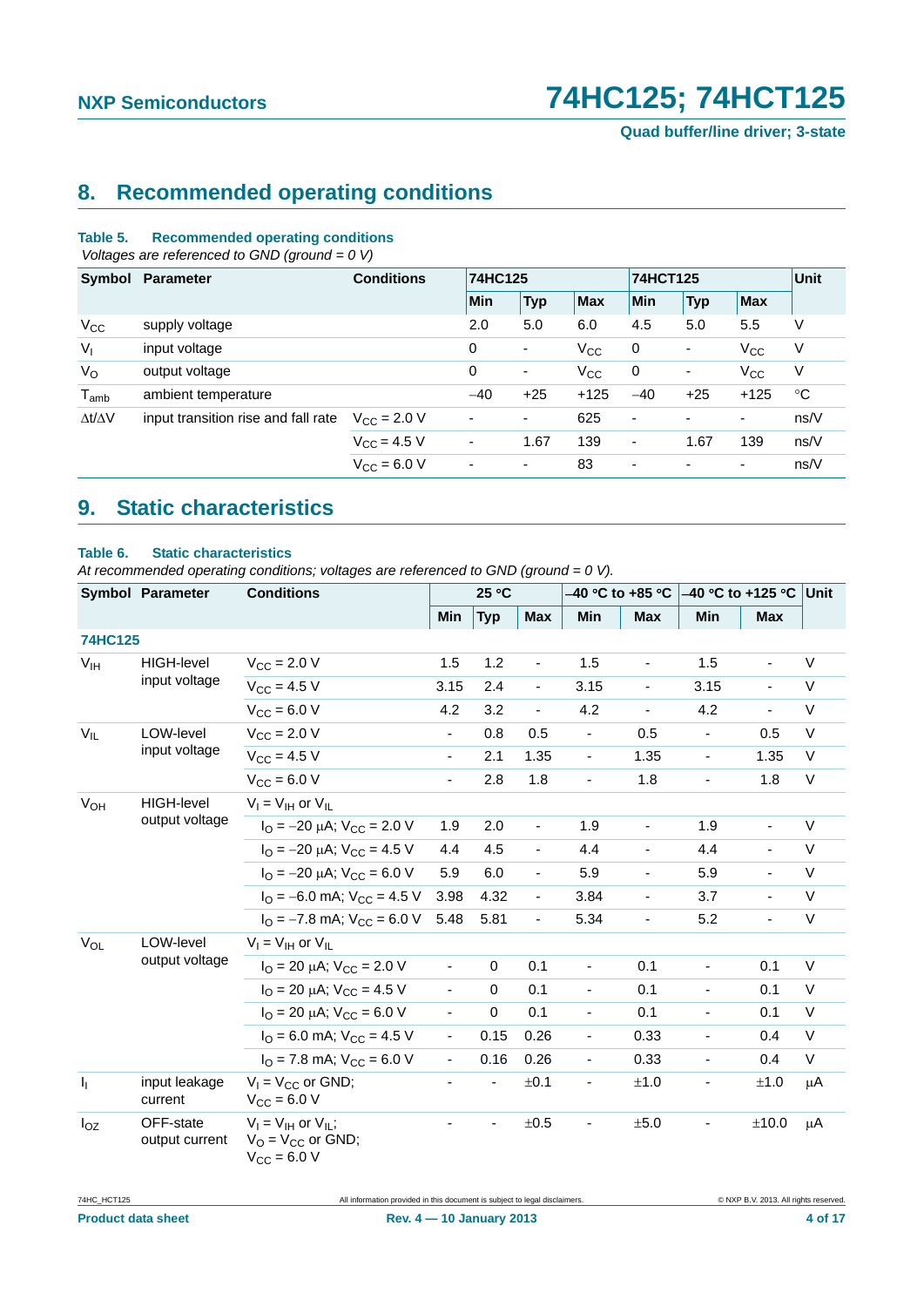**Quad buffer/line driver; 3-state**

|                            | <b>Symbol Parameter</b>            | <b>Conditions</b>                                                                                                              |                          | 25 °C      |                          |                              | –40 °C to +85 °C |                          | $-40$ °C to +125 °C | Unit    |
|----------------------------|------------------------------------|--------------------------------------------------------------------------------------------------------------------------------|--------------------------|------------|--------------------------|------------------------------|------------------|--------------------------|---------------------|---------|
|                            |                                    |                                                                                                                                | Min                      | <b>Typ</b> | <b>Max</b>               | <b>Min</b>                   | <b>Max</b>       | Min                      | <b>Max</b>          |         |
| $I_{\rm CC}$               | supply current                     | $V_1 = V_{CC}$ or GND; $I_Q = 0$ A;<br>$V_{\rm CC} = 6.0 V$                                                                    |                          |            | 8.0                      |                              | 80               |                          | 160                 | μA      |
| C <sub>1</sub>             | input<br>capacitance               |                                                                                                                                | $\blacksquare$           | 3.5        | ÷,                       |                              |                  |                          |                     | pF      |
| <b>74HCT125</b>            |                                    |                                                                                                                                |                          |            |                          |                              |                  |                          |                     |         |
| V <sub>IH</sub>            | <b>HIGH-level</b><br>input voltage | $V_{CC}$ = 4.5 V to 5.5 V                                                                                                      | 2.0                      | 1.6        | $\overline{\phantom{a}}$ | 2.0                          |                  | 2.0                      |                     | V       |
| $\mathsf{V}_{\mathsf{IL}}$ | LOW-level<br>input voltage         | $V_{CC}$ = 4.5 V to 5.5 V                                                                                                      | $\blacksquare$           | 1.2        | 0.8                      | $\qquad \qquad \blacksquare$ | 0.8              | $\overline{\phantom{a}}$ | 0.8                 | $\vee$  |
| <b>V<sub>OH</sub></b>      | <b>HIGH-level</b>                  | $V_1 = V_{1H}$ or $V_{1L}$ ; $V_{CC} = 4.5$ V                                                                                  |                          |            |                          |                              |                  |                          |                     |         |
|                            | output voltage                     | $I_{\text{O}} = -20 \mu A$                                                                                                     | 4.4                      | 4.5        | ÷,                       | 4.4                          |                  | 4.4                      |                     | V       |
|                            |                                    | $I_0 = -6$ mA                                                                                                                  | 3.98                     | 4.32       | ä,                       | 3.84                         |                  | 3.7                      |                     | $\vee$  |
| <b>V<sub>OL</sub></b>      | LOW-level                          | $V_1 = V_{1H}$ or $V_{1L}$ ; $V_{CC} = 4.5$ V                                                                                  |                          |            |                          |                              |                  |                          |                     |         |
|                            | output voltage                     | $I_{O} = 20 \mu A$                                                                                                             | $\overline{\phantom{a}}$ | 0          | 0.1                      | $\overline{\phantom{a}}$     | 0.1              | $\blacksquare$           | 0.1                 | V       |
|                            |                                    | $I_{\text{O}} = 6.0 \text{ mA}$                                                                                                | $\overline{\phantom{a}}$ | 0.16       | 0.26                     | $\overline{\phantom{a}}$     | 0.33             | $\overline{\phantom{a}}$ | 0.4                 | $\vee$  |
| Ч.                         | input leakage<br>current           | $V_1 = V_{CC}$ or GND;<br>$V_{\text{CC}} = 5.5 \text{ V}$                                                                      |                          |            | ±0.1                     | $\overline{\phantom{a}}$     | ±1.0             | ٠                        | ±1.0                | μA      |
| $I_{OZ}$                   | OFF-state<br>output current        | $V_I = V_{IH}$ or $V_{IL}$ ; $V_{CC} = 5.5$ V;<br>$V_{\text{O}} = V_{\text{CC}}$ or GND                                        |                          |            | ±0.5                     |                              | ±5.0             |                          | ±10                 | μA      |
| $I_{\rm CC}$               | supply current                     | $V_1 = V_{CC}$ or GND; $I_Q = 0$ A;<br>$V_{\rm CC} = 5.5 V$                                                                    | $\overline{\phantom{a}}$ |            | 8.0                      | ÷,                           | 80               | ä,                       | 160                 | $\mu$ A |
| $\Delta$ <sub>cc</sub>     | additional<br>supply current       | per input pin:<br>$V_1 = V_{CC} - 2.1$ V; $I_Q = 0$ A;<br>other inputs at V <sub>CC</sub> or GND;<br>$V_{CC}$ = 4.5 V to 5.5 V | $\blacksquare$           | 100        | 360                      | ä,                           | 450              |                          | 490                 | μA      |
| C <sub>1</sub>             | input<br>capacitance               |                                                                                                                                | $\blacksquare$           | 3.5        |                          |                              |                  |                          |                     | pF      |

### **Table 6. Static characteristics** *…continued*

*At recommended operating conditions; voltages are referenced to GND (ground = 0 V).*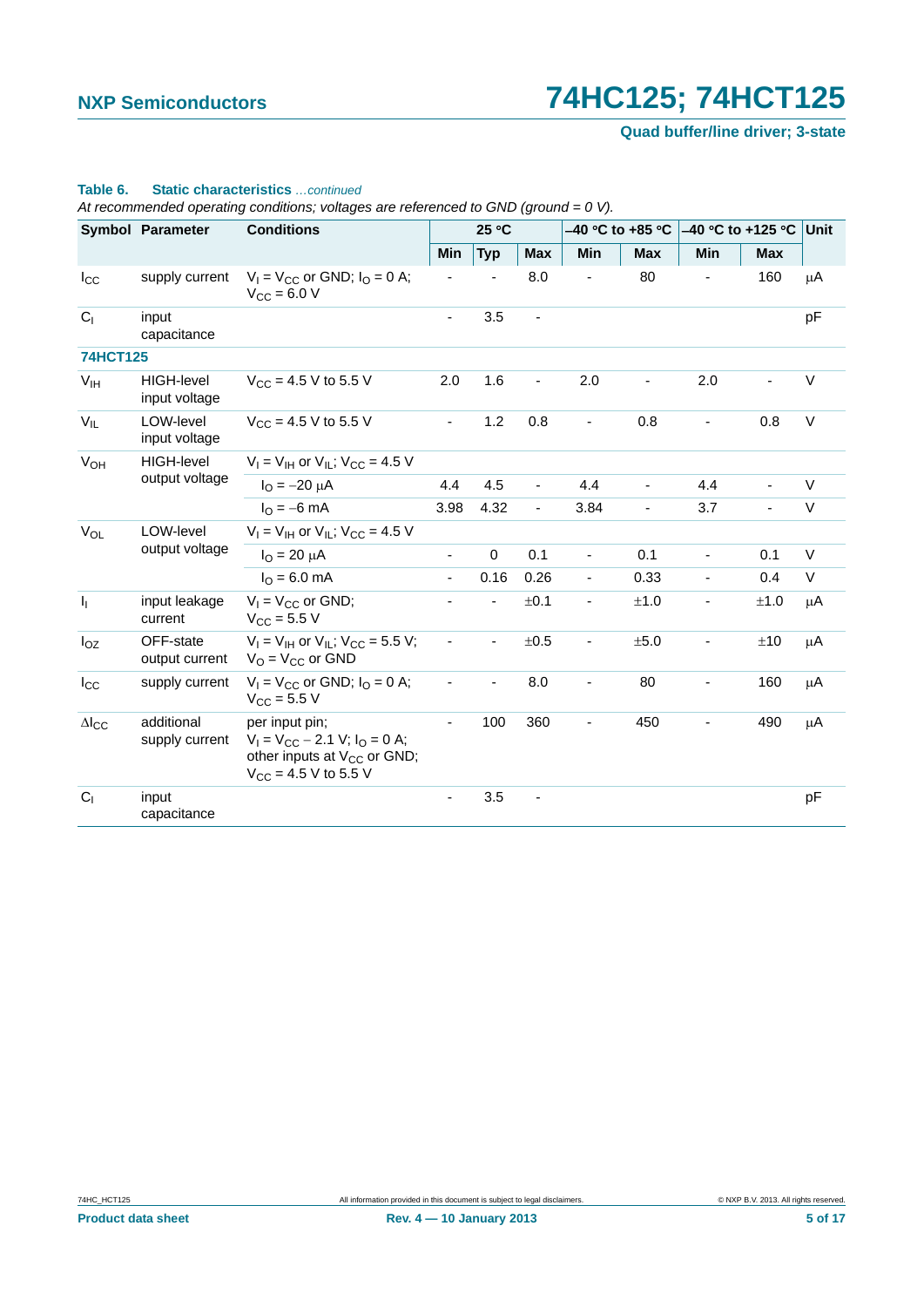**Quad buffer/line driver; 3-state**

# <span id="page-5-0"></span>**10. Dynamic characteristics**

#### **Table 7. Dynamic characteristics**

*Voltages are referenced to GND (ground = 0 V); CL = 50 pF unless otherwise specified; for test circuit see [Figure 7.](#page-8-0)*

|           | Symbol Parameter                    | <b>Conditions</b>                                    |       | 25 °C                    |                  |                | $-40$ °C to +85 °C       |                          | $-40$ °C to +125 °C      |                          | Unit |
|-----------|-------------------------------------|------------------------------------------------------|-------|--------------------------|------------------|----------------|--------------------------|--------------------------|--------------------------|--------------------------|------|
|           |                                     |                                                      |       | Min                      | <b>Typ</b>       | <b>Max</b>     | <b>Min</b>               | <b>Max</b>               | Min                      | <b>Max</b>               |      |
|           | For type 74HC125                    |                                                      |       |                          |                  |                |                          |                          |                          |                          |      |
| $t_{pd}$  | propagation                         | nA to nY; see Figure 5                               | $[1]$ |                          |                  |                |                          |                          |                          |                          |      |
|           | delay                               | $V_{\text{CC}} = 2.0 V$                              |       | -                        | 30               | 100            | $\overline{\phantom{0}}$ | 125                      | $\overline{\phantom{a}}$ | 150                      | ns   |
|           |                                     | $V_{CC}$ = 4.5 V                                     |       | $\blacksquare$           | 11               | 20             | $\blacksquare$           | 25                       | $\blacksquare$           | 30                       | ns   |
|           |                                     | $V_{CC}$ = 5 V; C <sub>1</sub> = 15 pF               |       |                          | $\boldsymbol{9}$ |                | $\overline{\phantom{0}}$ | $\overline{\phantom{a}}$ | $\overline{\phantom{a}}$ | $\overline{\phantom{a}}$ | ns   |
|           |                                     | $V_{CC} = 6.0 V$                                     |       | $\overline{\phantom{a}}$ | 9                | 17             | -                        | 21                       | $\overline{\phantom{a}}$ | 26                       | ns   |
| $t_{en}$  | enable time                         | nOE to nY; see Figure 6                              | $[2]$ |                          |                  |                |                          |                          |                          |                          |      |
|           |                                     | $V_{\text{CC}} = 2.0 V$                              |       | $\overline{\phantom{a}}$ | 41               | 125            | $\overline{\phantom{a}}$ | 155                      | $\overline{\phantom{a}}$ | 190                      | ns   |
|           |                                     | $V_{\text{CC}} = 4.5 V$                              |       | -                        | 15               | 25             | $\overline{\phantom{a}}$ | 31                       | $\overline{\phantom{a}}$ | 38                       | ns   |
|           |                                     | $V_{CC}$ = 6.0 V                                     |       | $\blacksquare$           | 12               | 21             | ä,                       | 26                       | ä,                       | 32                       | ns   |
| $t_{dis}$ | disable time                        | nOE to nY; see Figure 6                              | $[3]$ |                          |                  |                |                          |                          |                          |                          |      |
|           |                                     | $V_{\text{CC}} = 2.0 V$                              |       | ۰.                       | 41               | 125            | $\overline{\phantom{a}}$ | 155                      | $\overline{\phantom{a}}$ | 190                      | ns   |
|           |                                     | $V_{CC} = 4.5 V$                                     |       | ۰.                       | 15               | 25             | $\overline{\phantom{a}}$ | 31                       | $\blacksquare$           | 38                       | ns   |
|           |                                     | $V_{CC}$ = 6.0 V                                     |       | $\overline{\phantom{0}}$ | 12               | 21             | $\blacksquare$           | 26                       | $\overline{\phantom{a}}$ | 32                       | ns   |
| $t_t$     | transition                          | nY; see Figure 5                                     | $[4]$ |                          |                  |                |                          |                          |                          |                          |      |
|           | time                                | $V_{CC} = 2.0 V$                                     |       | -                        | 14               | 60             | $\overline{\phantom{a}}$ | 75                       | $\blacksquare$           | 90                       | ns   |
|           |                                     | $V_{CC}$ = 4.5 V                                     |       | $\blacksquare$           | 5                | 12             | $\overline{\phantom{a}}$ | 15                       | $\overline{\phantom{a}}$ | 18                       | ns   |
|           |                                     | $V_{\text{CC}} = 6.0 V$                              |       | $\blacksquare$           | 4                | 10             | $\overline{\phantom{a}}$ | 13                       | $\blacksquare$           | 15                       | ns   |
| $C_{PD}$  | power<br>dissipation<br>capacitance | $C_L = 50$ pF; f = 1 MHz;<br>$V_1$ = GND to $V_{CC}$ | [5]   | L.                       | 22               | $\blacksquare$ |                          | $\overline{\phantom{a}}$ |                          | $\frac{1}{2}$            | pF   |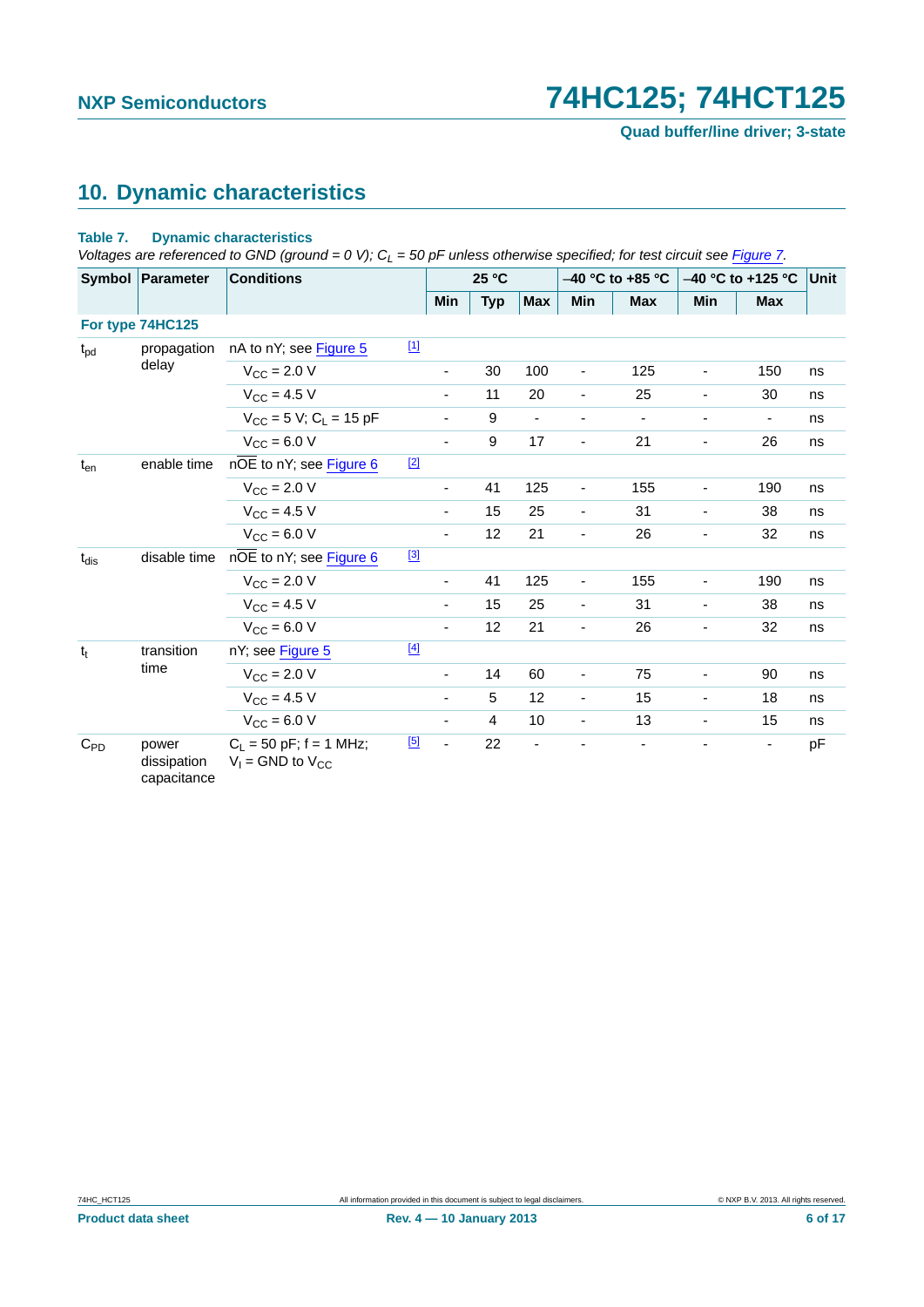**Quad buffer/line driver; 3-state**

| $\frac{1}{2}$ order of order to the $\frac{1}{2}$ of $\frac{1}{2}$ of $\frac{1}{2}$ or $\frac{1}{2}$ of $\frac{1}{2}$ or $\frac{1}{2}$ or $\frac{1}{2}$ or $\frac{1}{2}$ or $\frac{1}{2}$ or $\frac{1}{2}$ or $\frac{1}{2}$ or $\frac{1}{2}$ or $\frac{1}{2}$ or $\frac{1}{2}$ or $\frac{1}{2$ |                                     |                                                      |       |                          |            |                |                          |                    |                          |                          |             |
|------------------------------------------------------------------------------------------------------------------------------------------------------------------------------------------------------------------------------------------------------------------------------------------------|-------------------------------------|------------------------------------------------------|-------|--------------------------|------------|----------------|--------------------------|--------------------|--------------------------|--------------------------|-------------|
|                                                                                                                                                                                                                                                                                                | Symbol Parameter                    | <b>Conditions</b>                                    |       | 25 °C                    |            |                |                          | $-40$ °C to +85 °C |                          | $-40$ °C to +125 °C      | <b>Unit</b> |
|                                                                                                                                                                                                                                                                                                |                                     |                                                      |       | Min                      | <b>Typ</b> | <b>Max</b>     | <b>Min</b>               | <b>Max</b>         | <b>Min</b>               | <b>Max</b>               |             |
|                                                                                                                                                                                                                                                                                                | For type 74HCT125                   |                                                      |       |                          |            |                |                          |                    |                          |                          |             |
| $t_{\rm pd}$                                                                                                                                                                                                                                                                                   | propagation                         | nA to nY; see Figure 5                               | $[1]$ |                          |            |                |                          |                    |                          |                          |             |
|                                                                                                                                                                                                                                                                                                | delay                               | $V_{CC} = 4.5 V$                                     |       |                          | 15         | 25             | $\overline{\phantom{a}}$ | 31                 |                          | 38                       | ns          |
|                                                                                                                                                                                                                                                                                                |                                     | $V_{CC}$ = 5 V; C <sub>1</sub> = 15 pF               |       | $\overline{\phantom{a}}$ | 12         | $\blacksquare$ |                          |                    |                          | ۰                        | ns          |
| $t_{en}$                                                                                                                                                                                                                                                                                       | enable time                         | nOE to nY; see Figure 6                              | $[2]$ |                          |            |                |                          |                    |                          |                          |             |
|                                                                                                                                                                                                                                                                                                |                                     | $V_{CC} = 4.5 V$                                     |       | ۰.                       | 15         | 28             | $\blacksquare$           | 35                 | $\overline{\phantom{a}}$ | 42                       | ns          |
| $t_{dis}$                                                                                                                                                                                                                                                                                      | disable time                        | nOE to nY; see Figure 6                              | [3]   |                          |            |                |                          |                    |                          |                          |             |
|                                                                                                                                                                                                                                                                                                |                                     | $V_{CC} = 4.5 V$                                     |       |                          | 15         | 25             | $\overline{\phantom{m}}$ | 31                 | ٠                        | 38                       | ns          |
| $t_t$                                                                                                                                                                                                                                                                                          | transition<br>time                  | nY; see Figure 5                                     | $[4]$ | $\blacksquare$           | 5          | 12             | ٠                        | 15                 |                          | 18                       | ns          |
| $C_{PD}$                                                                                                                                                                                                                                                                                       | power<br>dissipation<br>capacitance | $C_L$ = 50 pF; f = 1 MHz;<br>$V_1$ = GND to $V_{CC}$ | [5]   | ۰                        | 24         |                |                          |                    |                          | $\overline{\phantom{a}}$ | pF          |

### **Table 7. Dynamic characteristics** *…continued*

*Voltages are referenced to GND (ground = 0 V); C<sub>i</sub> = 50 pF unless otherwise specified; for test circuit see Figure 7.* 

<span id="page-6-1"></span>[1]  $t_{pd}$  is the same as  $t_{PLH}$  and  $t_{PHL}$ .

<span id="page-6-2"></span>[2]  $t_{en}$  is the same as  $t_{PZH}$  and  $t_{PZL}$ .

<span id="page-6-3"></span>[3]  $t_{dis}$  is the same as  $t_{PLZ}$  and  $t_{PHZ}$ .

<span id="page-6-4"></span>[4]  $t_t$  is the same as  $t_{\text{THL}}$  and  $t_{\text{TLH}}$ .

<span id="page-6-5"></span>[5] C<sub>PD</sub> is used to determine the dynamic power dissipation (P<sub>D</sub> in  $\mu$ W).

 $P_D = C_{PD} \times V_{CC}^2 \times f_i \times N + \Sigma (C_L \times V_{CC}^2 \times f_o)$  where:

fi = input frequency in MHz;

 $f<sub>o</sub>$  = output frequency in MHz;

 $C_L$  = output load capacitance in pF;

 $V_{CC}$  = supply voltage in V;

 $N =$  number of inputs switching;

 $\Sigma(C_L \times V_{CC}^2 \times f_0)$  = sum of outputs.

# <span id="page-6-6"></span>**11. Waveforms**



<span id="page-6-0"></span>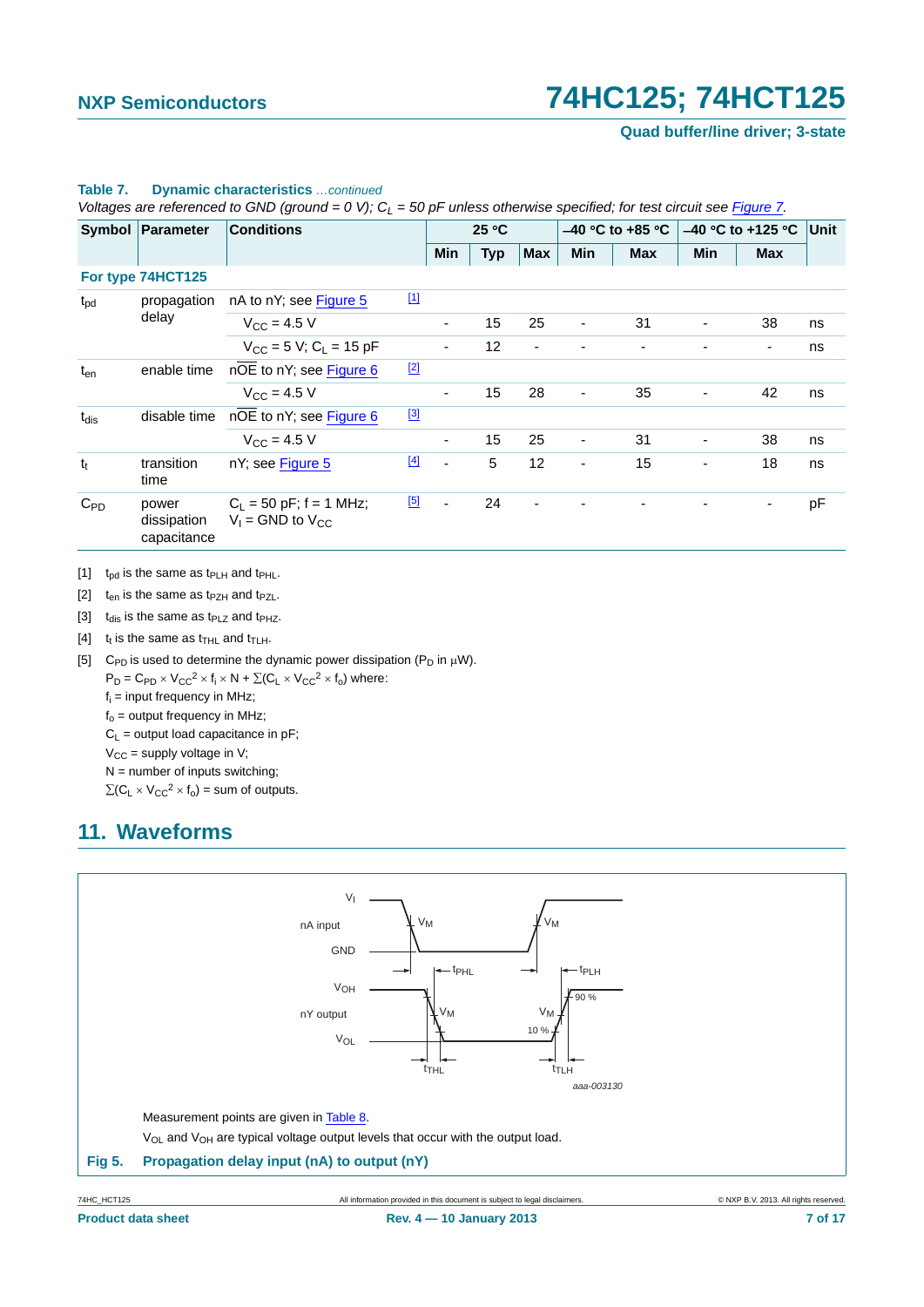**Quad buffer/line driver; 3-state**



#### <span id="page-7-1"></span><span id="page-7-0"></span>**Table 8. Measurement points**

| <b>Type</b> | Input       | Output         |  |  |
|-------------|-------------|----------------|--|--|
|             | $V_{M}$     | V <sub>M</sub> |  |  |
| 74HC125     | $0.5V_{CC}$ | $0.5V_{CC}$    |  |  |
| 74HCT125    | 1.3V        | 1.3V           |  |  |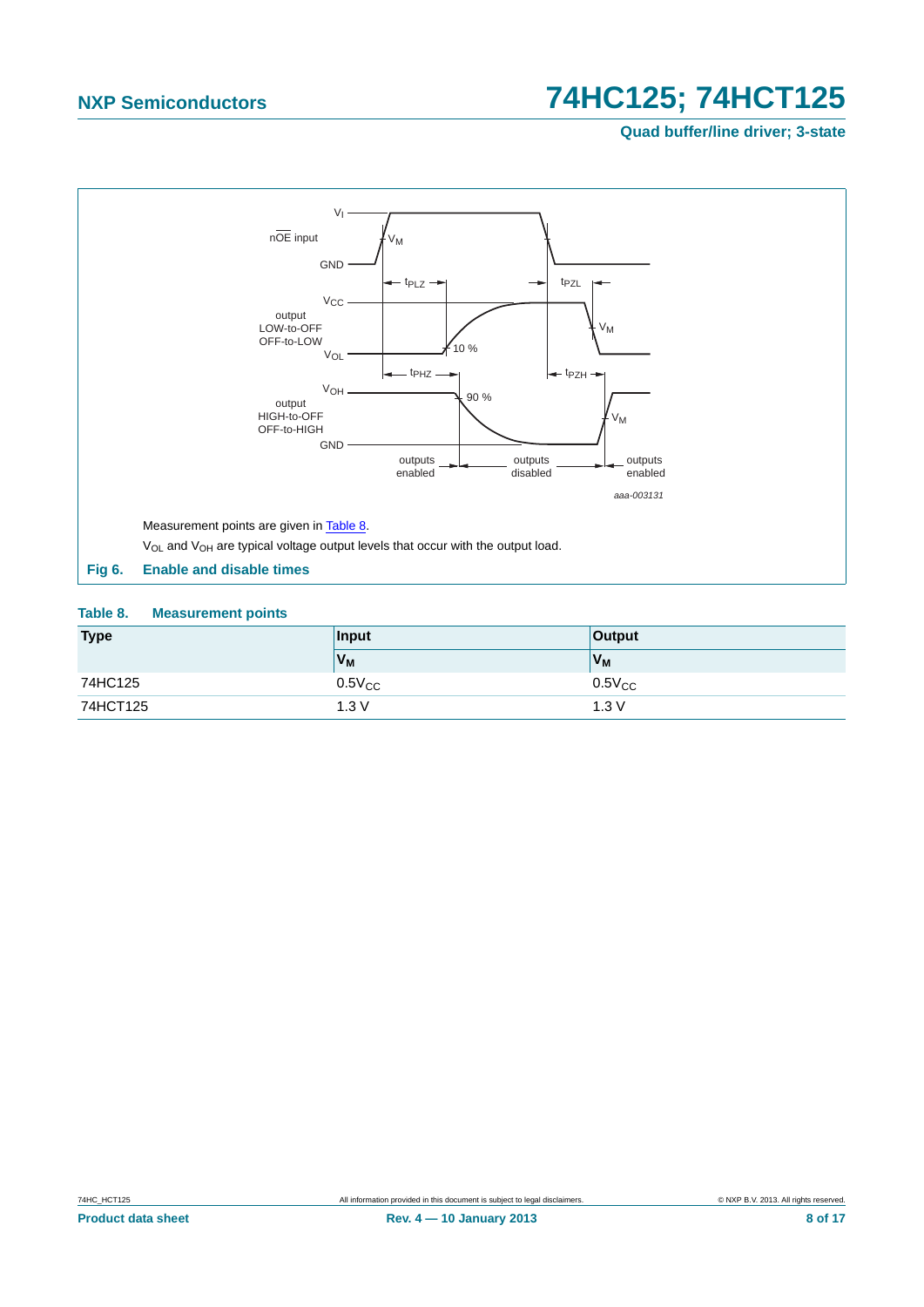## **Quad buffer/line driver; 3-state**



### <span id="page-8-1"></span><span id="page-8-0"></span>**Table 9. Test data**

| <b>Type</b> | Input           |                                 | Load         |           | <b>S1 position</b> |                   |                       |  |
|-------------|-----------------|---------------------------------|--------------|-----------|--------------------|-------------------|-----------------------|--|
|             |                 | t <sub>r</sub> , t <sub>f</sub> | r<br>◡∟      | 'Rı       | <b>TPHL, TPLH</b>  | <b>TPZH, TPHZ</b> | $t_{PZL}$ , $t_{PLZ}$ |  |
| 74HC125     | v <sub>cc</sub> | 6 ns                            | 15 pF, 50 pF | $k\Omega$ | open               | GND               | $V_{\rm CC}$          |  |
| 74HCT125    | 3V              | 6 ns                            | 15 pF, 50 pF | $k\Omega$ | open               | GND               | $\rm V_{CC}$          |  |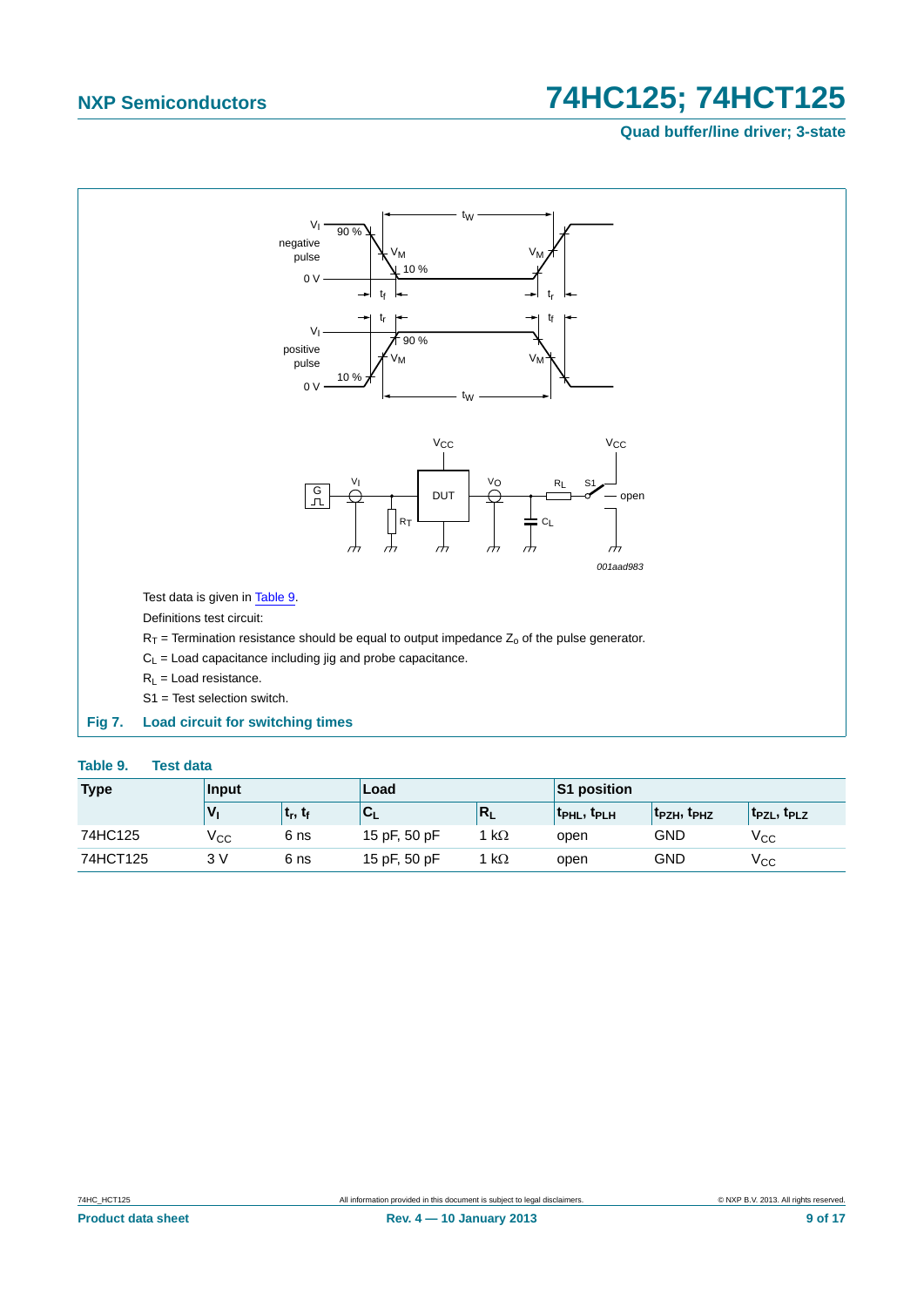**Quad buffer/line driver; 3-state**

# <span id="page-9-0"></span>**12. Package outline**

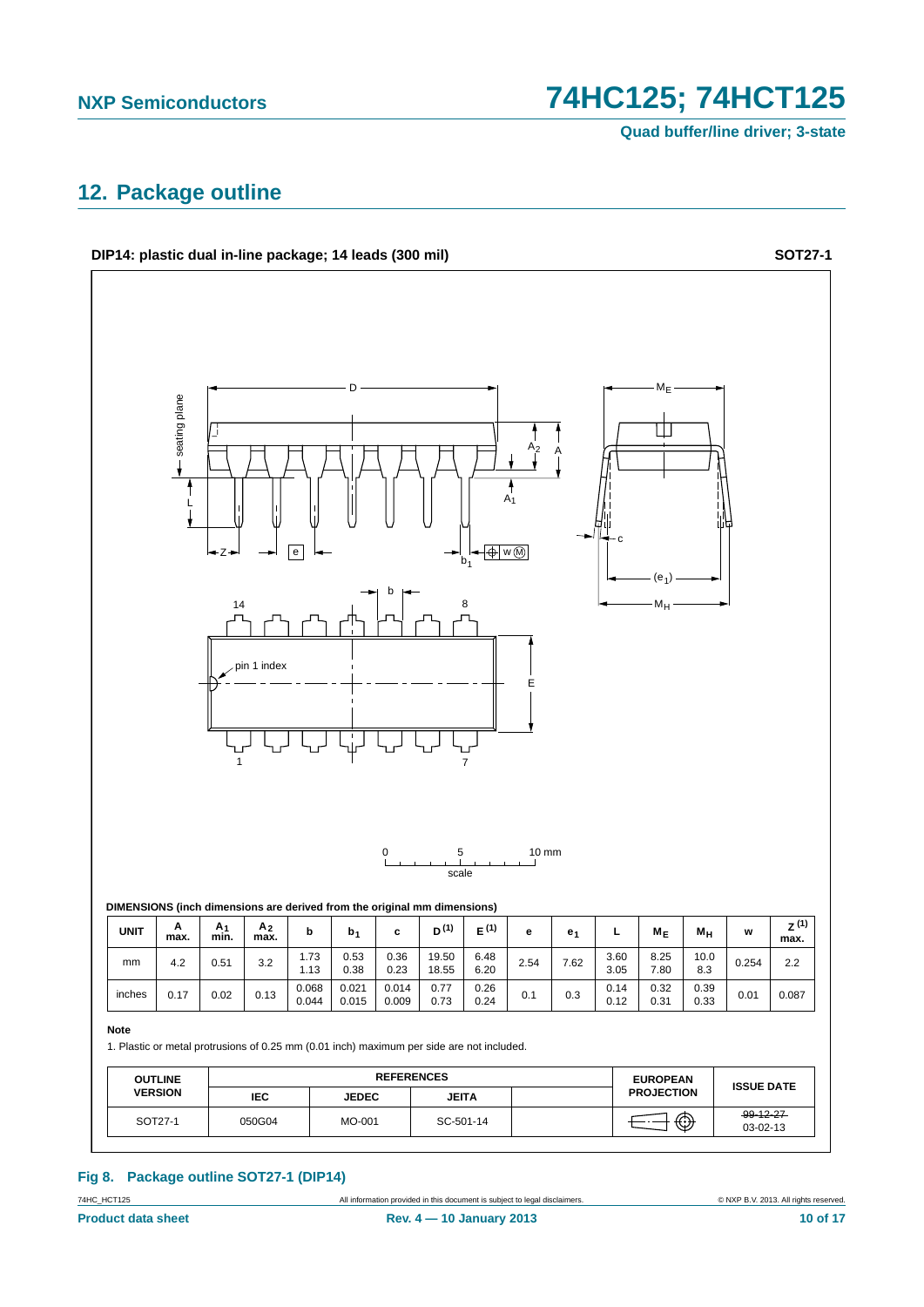**Quad buffer/line driver; 3-state**



**Fig 9. Package outline SOT108-1 (SO14)**

74HC\_HCT125 All information provided in this document is subject to legal disclaimers. © NXP B.V. 2013. All rights reserved.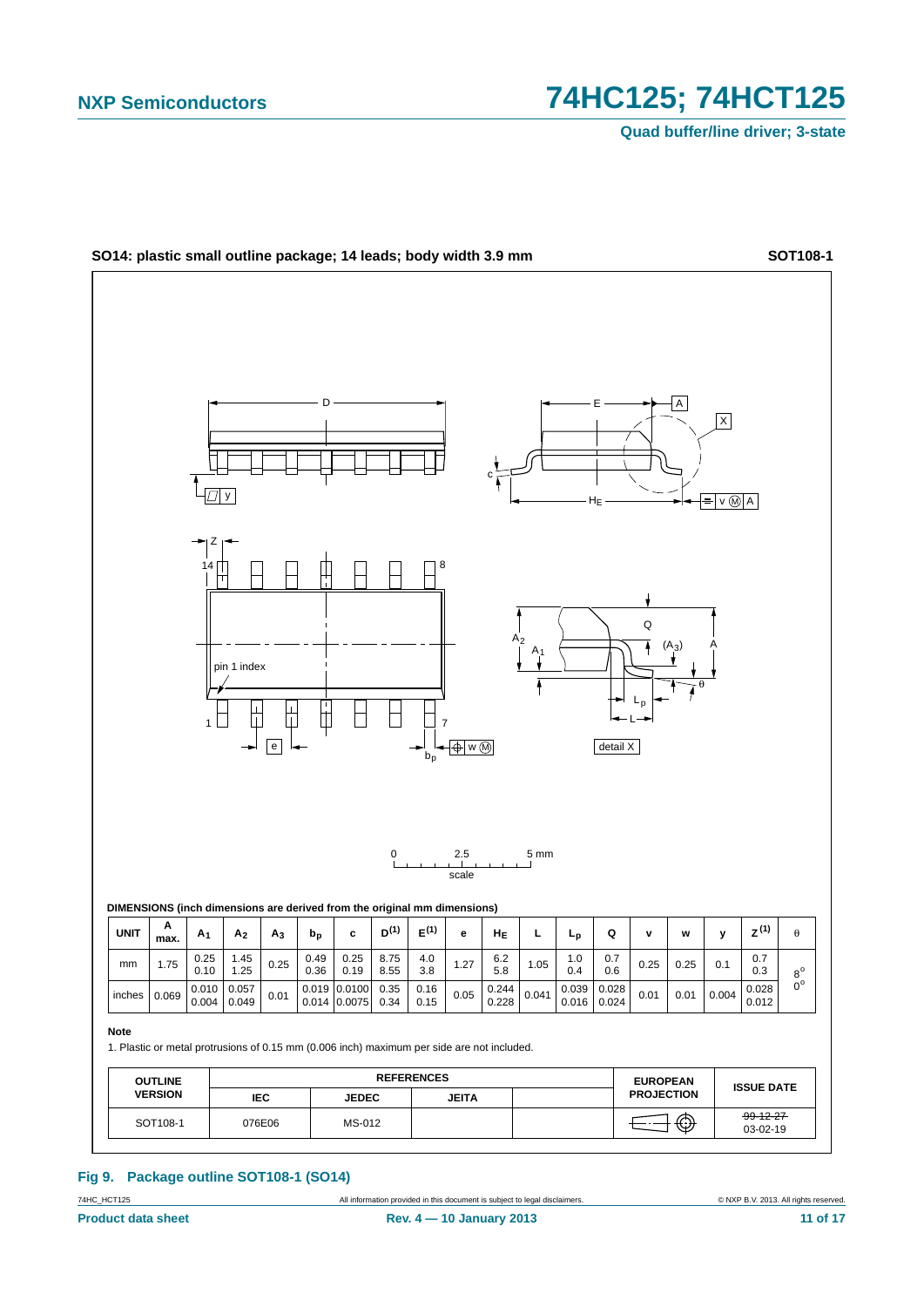**Quad buffer/line driver; 3-state**



**Fig 10. Package outline SOT337-1 (SSOP14)**

74HC\_HCT125 All information provided in this document is subject to legal disclaimers. © NXP B.V. 2013. All rights reserved.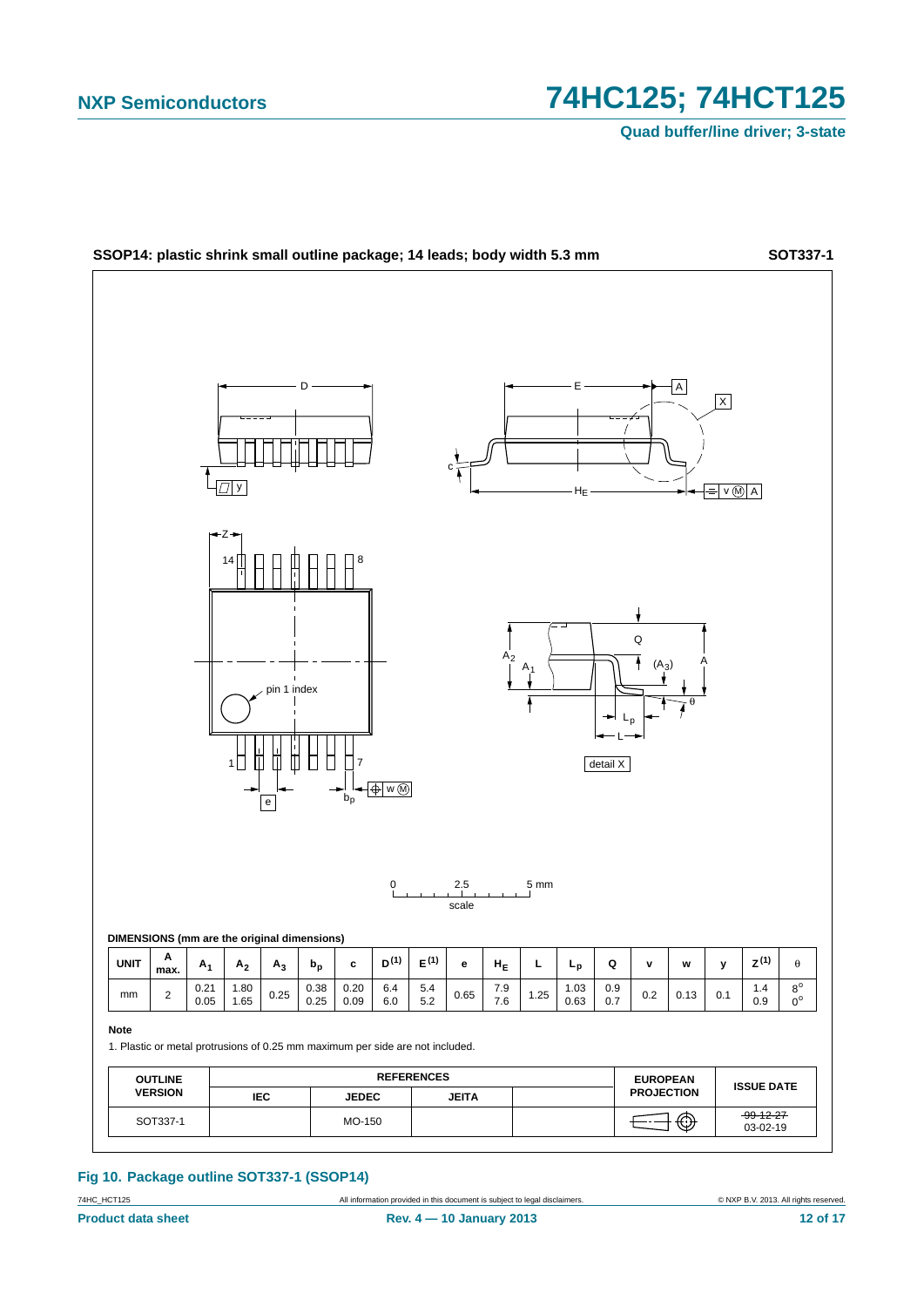**Quad buffer/line driver; 3-state**



#### **Fig 11. Package outline SOT402-1 (TSSOP14)**

74HC\_HCT125 All information provided in this document is subject to legal disclaimers. © NXP B.V. 2013. All rights reserved.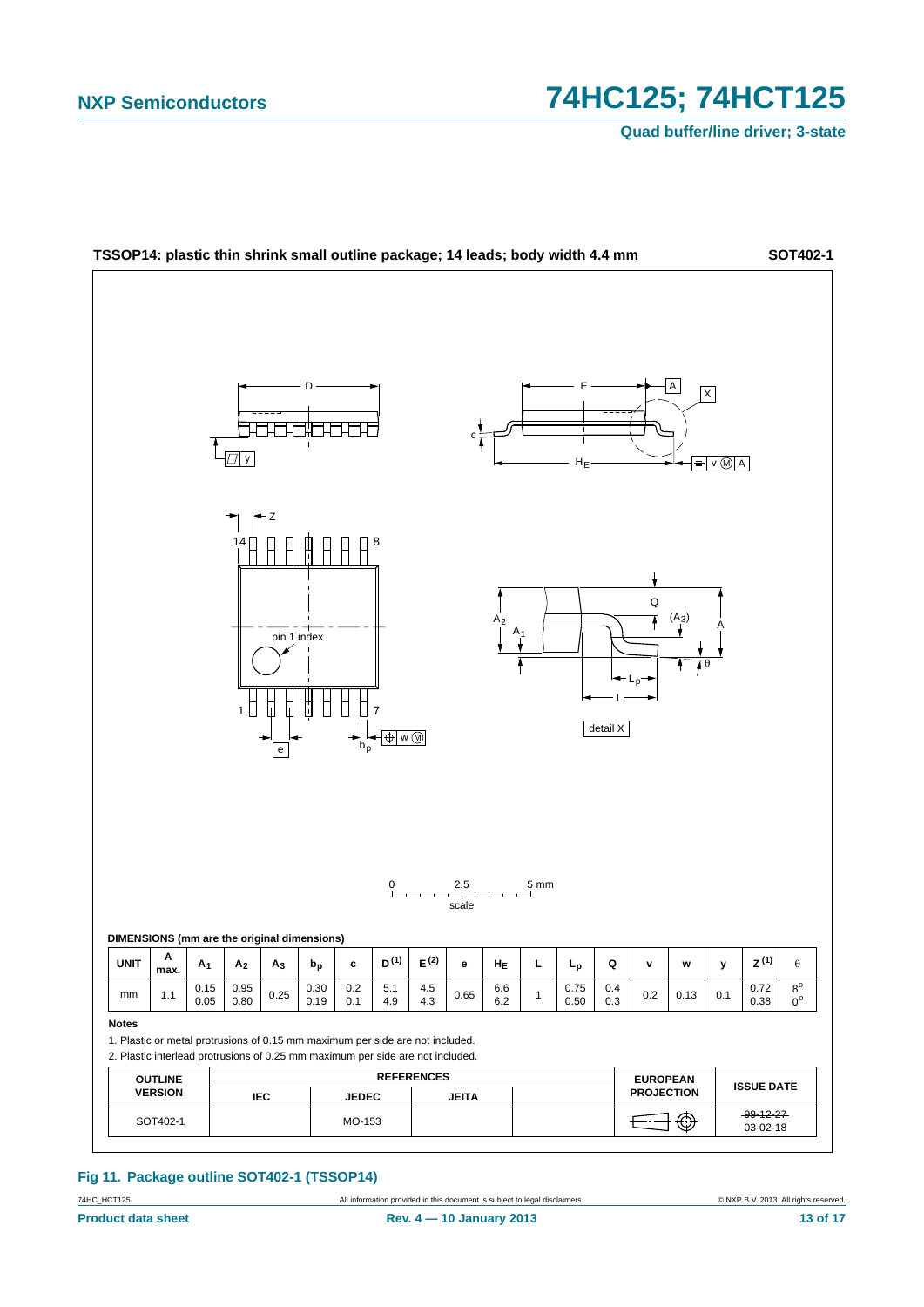**Quad buffer/line driver; 3-state**

# <span id="page-13-0"></span>**13. Abbreviations**

| Table 10.<br><b>Abbreviations</b>              |  |  |  |
|------------------------------------------------|--|--|--|
| <b>Description</b>                             |  |  |  |
| Complementary Metal Oxide Semiconductor        |  |  |  |
| Low-power Schottky Transistor-Transistor Logic |  |  |  |
| ElectroStatic Discharge                        |  |  |  |
| Human Body Model                               |  |  |  |
| Machine Model                                  |  |  |  |
| Charge-Device Model                            |  |  |  |
| Transistor-Transistor Logic                    |  |  |  |
|                                                |  |  |  |

# <span id="page-13-1"></span>**14. Revision history**

## **Table 11. Revision history**

| Document ID         | Release date                                                                                                             | Data sheet status                                                        | <b>Change notice</b>     | <b>Supersedes</b>        |
|---------------------|--------------------------------------------------------------------------------------------------------------------------|--------------------------------------------------------------------------|--------------------------|--------------------------|
| 74HC HCT125 v.4     | 20130110                                                                                                                 | Product data sheet                                                       | ٠                        | 74HC HCT125 v.3          |
| Modifications:      | New general description.                                                                                                 |                                                                          |                          |                          |
| 74HC HCT125 v.3     | 20120827                                                                                                                 | Product data sheet                                                       | $\overline{\phantom{a}}$ | 74HC HCT125 CNV v.2      |
| Modifications:      | • The format of this data sheet has been redesigned to comply with the new identity<br>guidelines of NXP Semiconductors. |                                                                          |                          |                          |
|                     |                                                                                                                          | Legal texts have been adapted to the new company name where appropriate. |                          |                          |
| 74HC HCT125 CNV v.2 | 19970827                                                                                                                 | Product data sheet                                                       | $\overline{\phantom{0}}$ | $\overline{\phantom{0}}$ |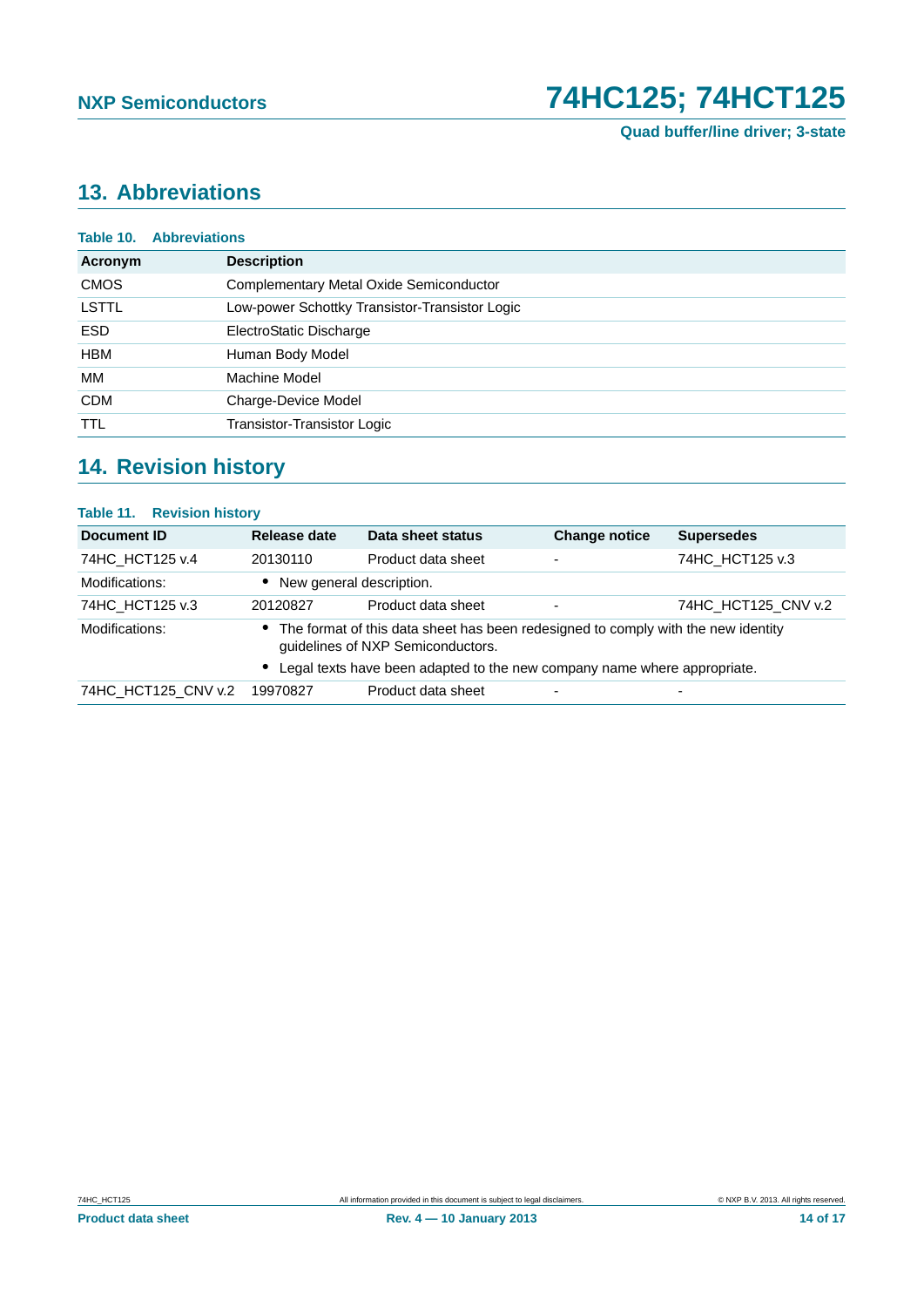# <span id="page-14-0"></span>**15. Legal information**

## <span id="page-14-1"></span>**15.1 Data sheet status**

| Document status[1][2]          | Product status <sup>[3]</sup> | <b>Definition</b>                                                                     |
|--------------------------------|-------------------------------|---------------------------------------------------------------------------------------|
| Objective [short] data sheet   | Development                   | This document contains data from the objective specification for product development. |
| Preliminary [short] data sheet | Qualification                 | This document contains data from the preliminary specification.                       |
| Product [short] data sheet     | Production                    | This document contains the product specification.                                     |

[1] Please consult the most recently issued document before initiating or completing a design.

[2] The term 'short data sheet' is explained in section "Definitions".

[3] The product status of device(s) described in this document may have changed since this document was published and may differ in case of multiple devices. The latest product status<br>information is available on the Intern

## <span id="page-14-2"></span>**15.2 Definitions**

**Draft —** The document is a draft version only. The content is still under internal review and subject to formal approval, which may result in modifications or additions. NXP Semiconductors does not give any representations or warranties as to the accuracy or completeness of information included herein and shall have no liability for the consequences of use of such information.

**Short data sheet —** A short data sheet is an extract from a full data sheet with the same product type number(s) and title. A short data sheet is intended for quick reference only and should not be relied upon to contain detailed and full information. For detailed and full information see the relevant full data sheet, which is available on request via the local NXP Semiconductors sales office. In case of any inconsistency or conflict with the short data sheet, the full data sheet shall prevail.

**Product specification —** The information and data provided in a Product data sheet shall define the specification of the product as agreed between NXP Semiconductors and its customer, unless NXP Semiconductors and customer have explicitly agreed otherwise in writing. In no event however, shall an agreement be valid in which the NXP Semiconductors product is deemed to offer functions and qualities beyond those described in the Product data sheet.

## <span id="page-14-3"></span>**15.3 Disclaimers**

**Limited warranty and liability —** Information in this document is believed to be accurate and reliable. However, NXP Semiconductors does not give any representations or warranties, expressed or implied, as to the accuracy or completeness of such information and shall have no liability for the consequences of use of such information. NXP Semiconductors takes no responsibility for the content in this document if provided by an information source outside of NXP Semiconductors.

In no event shall NXP Semiconductors be liable for any indirect, incidental, punitive, special or consequential damages (including - without limitation - lost profits, lost savings, business interruption, costs related to the removal or replacement of any products or rework charges) whether or not such damages are based on tort (including negligence), warranty, breach of contract or any other legal theory.

Notwithstanding any damages that customer might incur for any reason whatsoever, NXP Semiconductors' aggregate and cumulative liability towards customer for the products described herein shall be limited in accordance with the *Terms and conditions of commercial sale* of NXP Semiconductors.

**Right to make changes —** NXP Semiconductors reserves the right to make changes to information published in this document, including without limitation specifications and product descriptions, at any time and without notice. This document supersedes and replaces all information supplied prior to the publication hereof.

**Suitability for use —** NXP Semiconductors products are not designed, authorized or warranted to be suitable for use in life support, life-critical or safety-critical systems or equipment, nor in applications where failure or malfunction of an NXP Semiconductors product can reasonably be expected to result in personal injury, death or severe property or environmental damage. NXP Semiconductors and its suppliers accept no liability for inclusion and/or use of NXP Semiconductors products in such equipment or applications and therefore such inclusion and/or use is at the customer's own risk.

**Applications —** Applications that are described herein for any of these products are for illustrative purposes only. NXP Semiconductors makes no representation or warranty that such applications will be suitable for the specified use without further testing or modification.

Customers are responsible for the design and operation of their applications and products using NXP Semiconductors products, and NXP Semiconductors accepts no liability for any assistance with applications or customer product design. It is customer's sole responsibility to determine whether the NXP Semiconductors product is suitable and fit for the customer's applications and products planned, as well as for the planned application and use of customer's third party customer(s). Customers should provide appropriate design and operating safeguards to minimize the risks associated with their applications and products.

NXP Semiconductors does not accept any liability related to any default, damage, costs or problem which is based on any weakness or default in the customer's applications or products, or the application or use by customer's third party customer(s). Customer is responsible for doing all necessary testing for the customer's applications and products using NXP Semiconductors products in order to avoid a default of the applications and the products or of the application or use by customer's third party customer(s). NXP does not accept any liability in this respect.

**Limiting values —** Stress above one or more limiting values (as defined in the Absolute Maximum Ratings System of IEC 60134) will cause permanent damage to the device. Limiting values are stress ratings only and (proper) operation of the device at these or any other conditions above those given in the Recommended operating conditions section (if present) or the Characteristics sections of this document is not warranted. Constant or repeated exposure to limiting values will permanently and irreversibly affect the quality and reliability of the device.

**Terms and conditions of commercial sale —** NXP Semiconductors products are sold subject to the general terms and conditions of commercial sale, as published at<http://www.nxp.com/profile/terms>, unless otherwise agreed in a valid written individual agreement. In case an individual agreement is concluded only the terms and conditions of the respective agreement shall apply. NXP Semiconductors hereby expressly objects to applying the customer's general terms and conditions with regard to the purchase of NXP Semiconductors products by customer.

**No offer to sell or license —** Nothing in this document may be interpreted or construed as an offer to sell products that is open for acceptance or the grant, conveyance or implication of any license under any copyrights, patents or other industrial or intellectual property rights.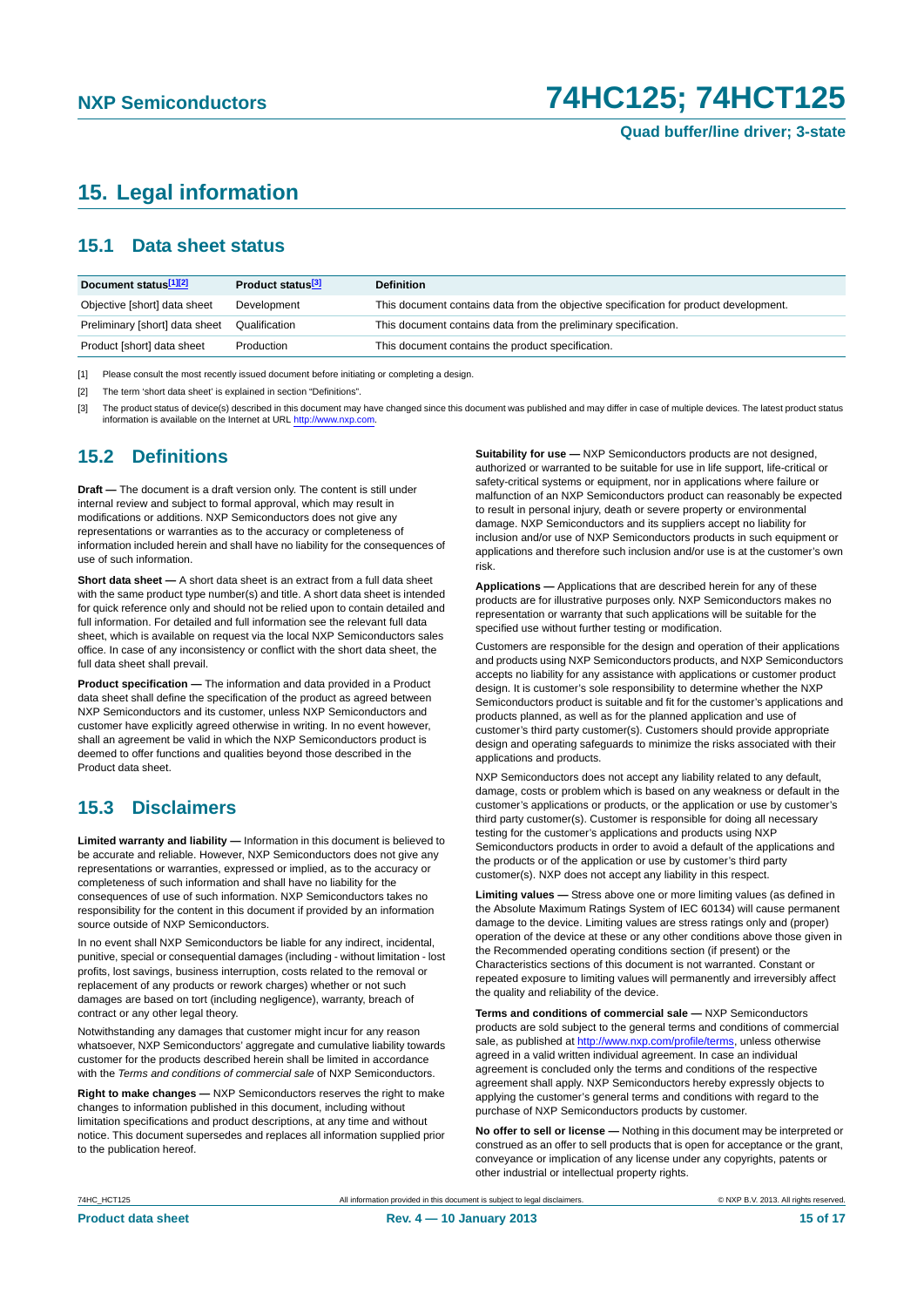### **Quad buffer/line driver; 3-state**

**Export control —** This document as well as the item(s) described herein may be subject to export control regulations. Export might require a prior authorization from competent authorities.

**Non-automotive qualified products —** Unless this data sheet expressly states that this specific NXP Semiconductors product is automotive qualified, the product is not suitable for automotive use. It is neither qualified nor tested in accordance with automotive testing or application requirements. NXP Semiconductors accepts no liability for inclusion and/or use of non-automotive qualified products in automotive equipment or applications.

In the event that customer uses the product for design-in and use in automotive applications to automotive specifications and standards, customer (a) shall use the product without NXP Semiconductors' warranty of the product for such automotive applications, use and specifications, and (b) whenever customer uses the product for automotive applications beyond

NXP Semiconductors' specifications such use shall be solely at customer's own risk, and (c) customer fully indemnifies NXP Semiconductors for any liability, damages or failed product claims resulting from customer design and use of the product for automotive applications beyond NXP Semiconductors' standard warranty and NXP Semiconductors' product specifications.

**Translations —** A non-English (translated) version of a document is for reference only. The English version shall prevail in case of any discrepancy between the translated and English versions.

## <span id="page-15-0"></span>**15.4 Trademarks**

Notice: All referenced brands, product names, service names and trademarks are the property of their respective owners.

# <span id="page-15-1"></span>**16. Contact information**

For more information, please visit: **http://www.nxp.com**

For sales office addresses, please send an email to: **salesaddresses@nxp.com**